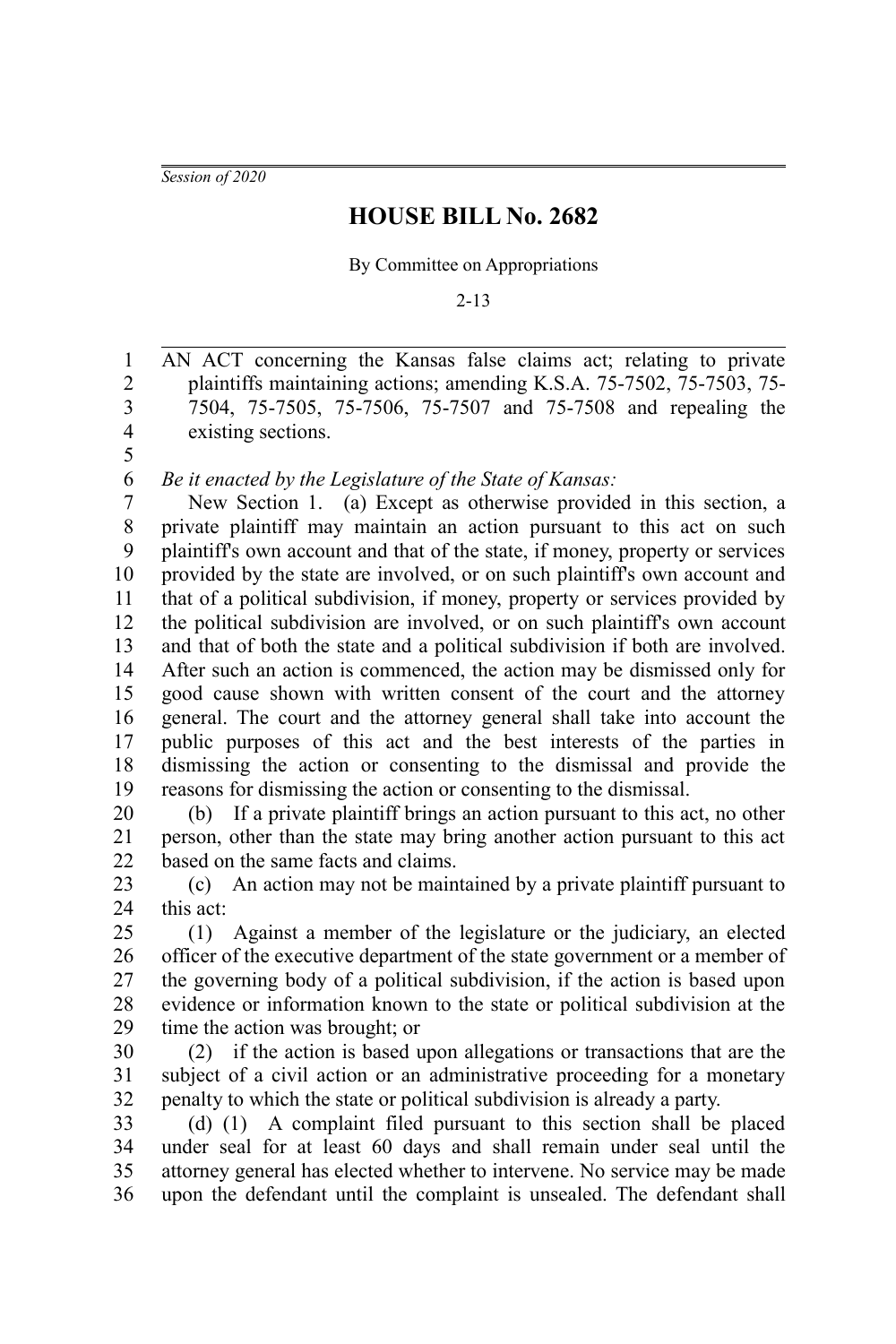respond within 20 days after a complaint is unsealed and served upon the defendant pursuant to this act. 1 2

(2) The state may, for good cause shown, move the court for extensions of the time during which the complaint remains under seal pursuant to paragraph (1). Any such motion may be supported by affidavits or other submissions in camera. The defendant shall not be required to respond to any complaint filed under this section until 20 days after the complaint is unsealed and served upon the defendant. 3 4 5 6 7 8

(3) Prior to the expiration of the 60-day period or any extensions obtained under paragraph (2), the state shall proceed with the action, in which case the action shall be conducted by the state or notify the court that it declines to take over the action, in which case the person bringing the action shall have the right to conduct the action. 9 10 11 12 13

(e) On the date the private plaintiff files a complaint, such private plaintiff shall send a copy of the complaint to the attorney general by mail with return receipt requested. Such private plaintiff shall send with each copy of the complaint a written disclosure of substantially all material evidence and information such plaintiff possesses. 14 15 16 17 18

(f) The state is not liable for expenses that a person incurs in bringing an action pursuant to this section. 19 20

(g) Unless the action is brought by the attorney general or the private plaintiff is an original source of the information, the court shall dismiss an action or claim under this section, unless opposed by the state, if substantially the same allegations or transactions as alleged in the action or claim were publicly disclosed: 21 22 23 24 25

(1) In a criminal, civil or administrative hearing in which the state is a party; 26 27

(2) in a legislative or other state governmental report, hearing, audit or investigation; or 28 29

(3) by the news media.

30

(h) (1) The attorney general may intervene in an action by a private plaintiff. Within 60 days after receiving a complaint and disclosure, the attorney general may intervene and proceed with the action or, for good cause shown, file a motion for an extension of time to determine whether or not to intervene in such action. Such motion may be supported by affidavits or other submissions. If the attorney general does not intervene, the private plaintiff may proceed with the action. 31 32 33 34 35 36 37

(2) If the attorney general intervenes in an action by a private plaintiff, the attorney general shall have the primary responsibility for prosecuting the action, shall not be bound by an act of the person bringing the action and may file a complaint or amend the complaint filed by the private plaintiff who brought the action pursuant to this act. Any such pleading relates back to the filing date of the complaint of the private 38 39 40 41 42 43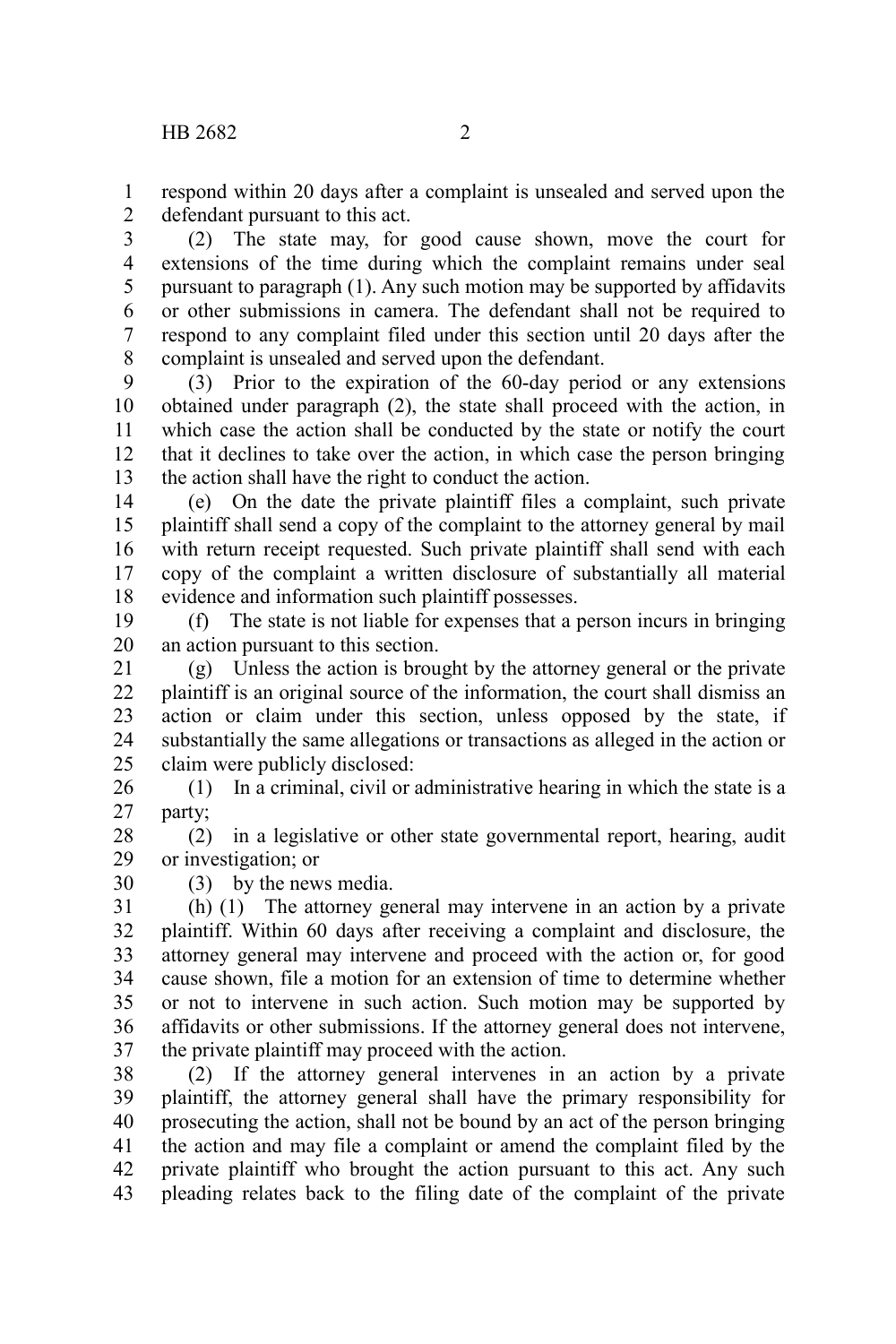plaintiff for statute of limitations purposes to the extent that any claim made by the attorney general arises out of the conduct, transactions or occurrences set forth or attempted to be set forth in the complaint made by the private plaintiff. 1 2 3 4

(3) (A) If the attorney general intervenes in an action by a private plaintiff, the private plaintiff remains a party to the action. 5 6

(B) The attorney general may move to dismiss the action for good cause shown. The private plaintiff shall be notified of the filing of such motion to dismiss and may oppose such motion and present evidence at the hearing. 7 8 9 10

(C) Except as otherwise provided in this subsection, the attorney general may settle the action. The attorney general shall notify the private plaintiff of an intent to settle the action. The attorney general may settle the action notwithstanding the objections of the private plaintiff initiating the action if the court determines, after a hearing, that the proposed settlement is fair, adequate and reasonable under all circumstances. Upon a showing of good cause, the court may hear the proposed settlement in camera. 11 12 13 14 15 16 17 18

(4) If the attorney general does not intervene in an action by a private plaintiff, the private plaintiff has the same rights in conducting the action as the attorney general would have had if the attorney general had intervened. A copy of each pleading or document filed in the action and the transcript of each deposition taken shall be provided to the attorney general, if the attorney general requests such pleadings, documents or transcript. The attorney general shall pay the costs of providing such information. 19 20 21 22 23 24 25 26

(5) For good cause shown, the attorney general may intervene in an action in which the attorney general previously declined to intervene. If the attorney general intervenes pursuant to this paragraph, the private plaintiff retains primary responsibility for conducting the action, and any recovery shall be apportioned as though the attorney general had not intervened. 27 28 29 30 31 32

(6) The court may limit the participation of a private plaintiff, if the attorney general shows that unrestricted participation by a private plaintiff would interfere with or unduly delay the conduct of an action or that such participation would be repetitious, irrelevant or solely for the purpose of harassment. The court may limit, in addition to other items: 33 34 35 36 37

38

(A) The number of witnesses the private plaintiff may call;

39

(B) the length of testimony of each witness; or

40

(C) the cross-examination of witnesses.

(i) The attorney general may elect to pursue a claim through an alternate remedy, including an administrative proceeding, to determine a civil penalty. The private plaintiff shall have the same rights in such 41 42 43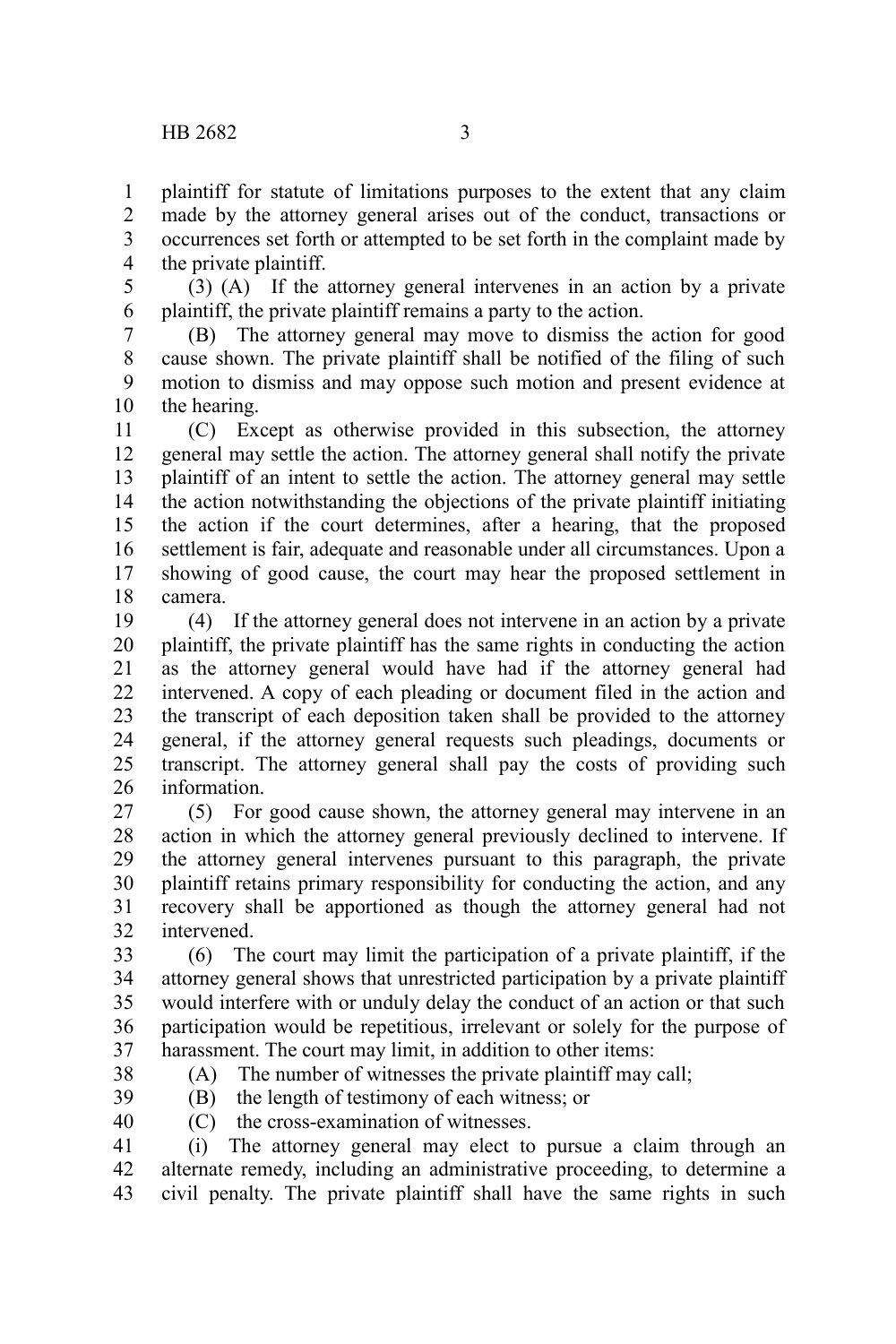proceeding as the private plaintiff would have, if the action which they had already commenced had continued under this section, instead of under an administrative remedy, separate statute or common law. Any finding of fact or conclusion of law made in any administrative proceeding that has become final shall be conclusive on all parties to an action pursuant to this section. A finding of fact or conclusion of law is final if it has been finally determined on appeal to the court of proper jurisdiction, if the time for filing such appeal has expired or if such finding or conclusion is not subject to judicial review. 1 2 3 4 5 6 7 8 9

(j) The court may stay discovery by a private plaintiff for up to 60 days, if the attorney general shows that the proposed discovery would interfere with the investigation or prosecution of a civil or criminal matter arising out of the same facts, regardless of whether the attorney general participates in the action. The court may extend the stay upon a further showing that the attorney general has pursued the civil or criminal investigation or proceeding with reasonable diligence, and the proposed discovery would interfere with the continuation of the investigation or proceeding. Discovery may not be stayed for more than six months without consent of the private plaintiff, except for good cause shown by the attorney general. The court shall conduct a hearing on a motion filed pursuant to this subsection in camera. 10 11 12 13 14 15 16 17 18 19 20 21

(k) This section shall be a part of and supplemental to the Kansas false claims act. 22 23

Sec. 2. K.S.A. 75-7502 is hereby amended to read as follows: 75- 7502. For purposes of this act: 24 25

26

(a) "Act" means the Kansas false claims act.

(b) (1) "Claim"<del>-includes any request or demand, whether under-</del> contract or otherwise, for money, property or services made to any employee, officer or agent of the state or any political subdivision thereof or made to any contractor, grantee or other recipient if the state or any political subdivision thereof provides any portion of the money, property or services which is requested or demanded, or if the state will reimburse such contractor, grantee or other recipient for any portion of the money or property which is requested or demanded *means any request or demand, whether under a contract or otherwise, for money or property and whether or not the state has title to the money or property, that is:* 27 28 29 30 31 32 33 34 35 36

37

*(A) Presented to an officer, employee or agency of the state; or*

*(B) made to a contractor, grantee or other recipient, if the money or property is to be spent or used on the state's behalf or to advance a state program or interest, and if the state:* 38 39 40

*(i) Provides or has provided any portion of the money or property requested or demanded; or* 41 42

*(ii) will reimburse such contractor, grantee or other recipient for any* 43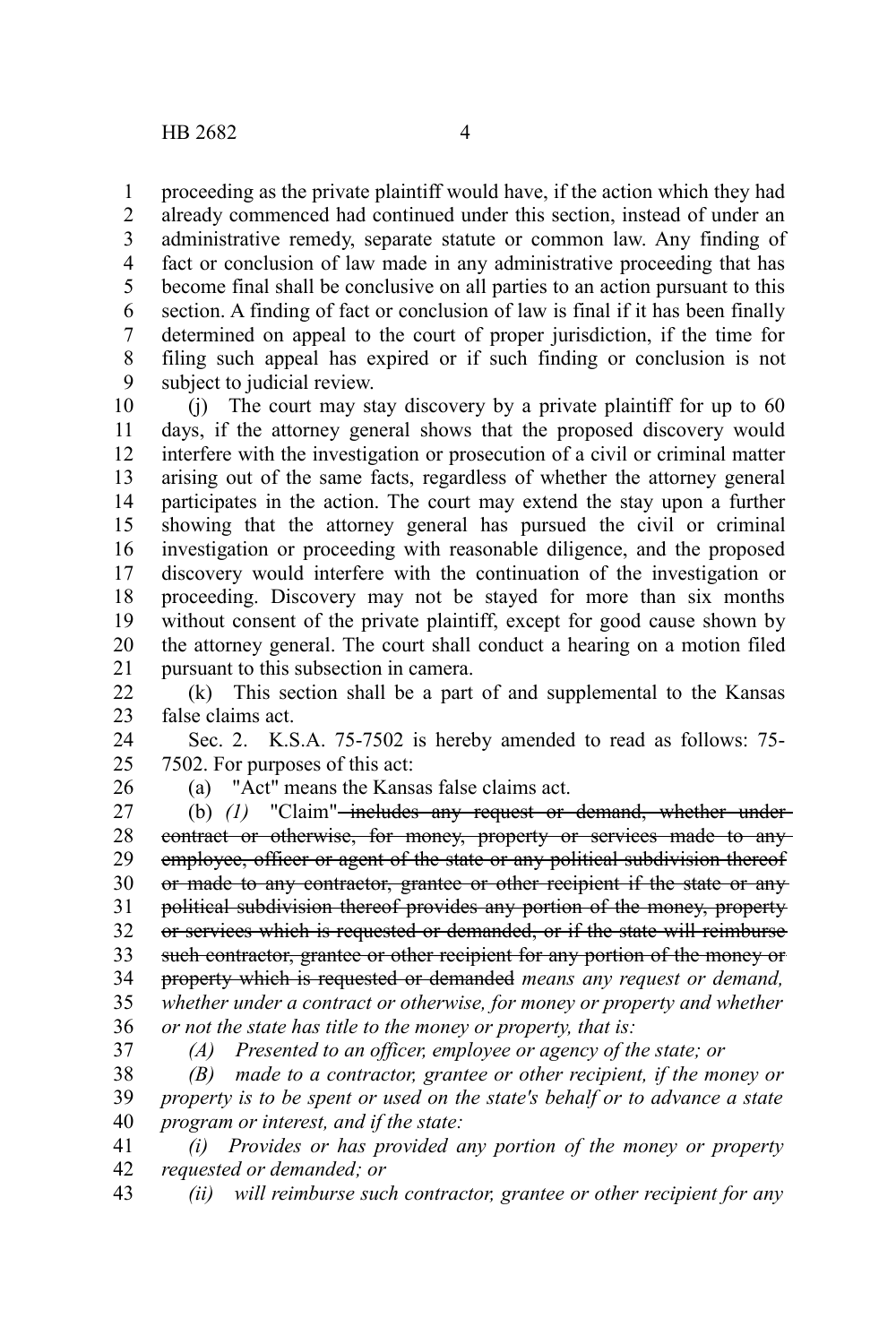*portion of the money or property that is requested or demanded.* 1

*(2) "Claim" does not include requests or demands for money or property that the state has paid to an individual as compensation for state employment or as an income subsidy with no restrictions on that individual's use of the money or property*. 2 3 4 5

(c) "Political subdivision" includes political or taxing subdivisions of the state, including municipal and quasi-municipal corporations, boards, commissions, authorities, councils, committees, subcommittees and other subordinate groups or administrative units thereof, receiving or expending and supported, in whole or in part, by public funds and any municipality as defined in K.S.A. 75-1117, and amendments thereto. 6 7 8 9 10 11

(d) "Person" includes any natural person, corporation, firm, association, organization, partnership, business or trust. 12 13

(e) *(1)* "Knowing" and "knowingly" mean that a person, with respect to information, does any of the following: 14 15

(1) *(A)* Has actual knowledge of the information;

 $(2)(B)$  acts in deliberate ignorance of the truth or falsity of the information; or 17 18

(3)*(C)* acts in reckless disregard of the truth or falsity of the information. 19 20

*(2) "Knowing" and "knowingly" do not require proof of a specific intent to defraud.* 21 22

23

16

*(f) "Original source" means a person who:*

*(1) Has voluntarily disclosed to the government the information on which allegations or transactions upon which a claim is based prior to the public disclosure of such information; or* 24 25 26

*(2) has knowledge that is independent of and materially adds to publicly disclosed allegations or transactions and has voluntarily provided information to the government before filing an action pursuant to this section.* 27 28 29 30

*(g) "Obligation" means an established duty, whether or not fixed, arising from an express or implied contractual relationship, grantorgrantee relationship or licensor-licensee relationship, a fee-based or similar relationship, a statute or rule and regulation or the retention of any overpayment.* 31 32 33 34 35

*(h) "Material" means having a natural tendency to influence, or be capable of influencing, the payment or receipt of money or property.* 36 37

Sec. 3. K.S.A. 75-7503 is hereby amended to read as follows: 75- 7503. (a) A person who commits any of the following acts shall be liable to the state or any affected political subdivision thereof, for three times the amount of damages-which that the state or such political subdivision sustains because of the act of that person and shall be liable to the state for a civil penalty *prescribed by the attorney general in rules and regulations* 38 39 40 41 42 43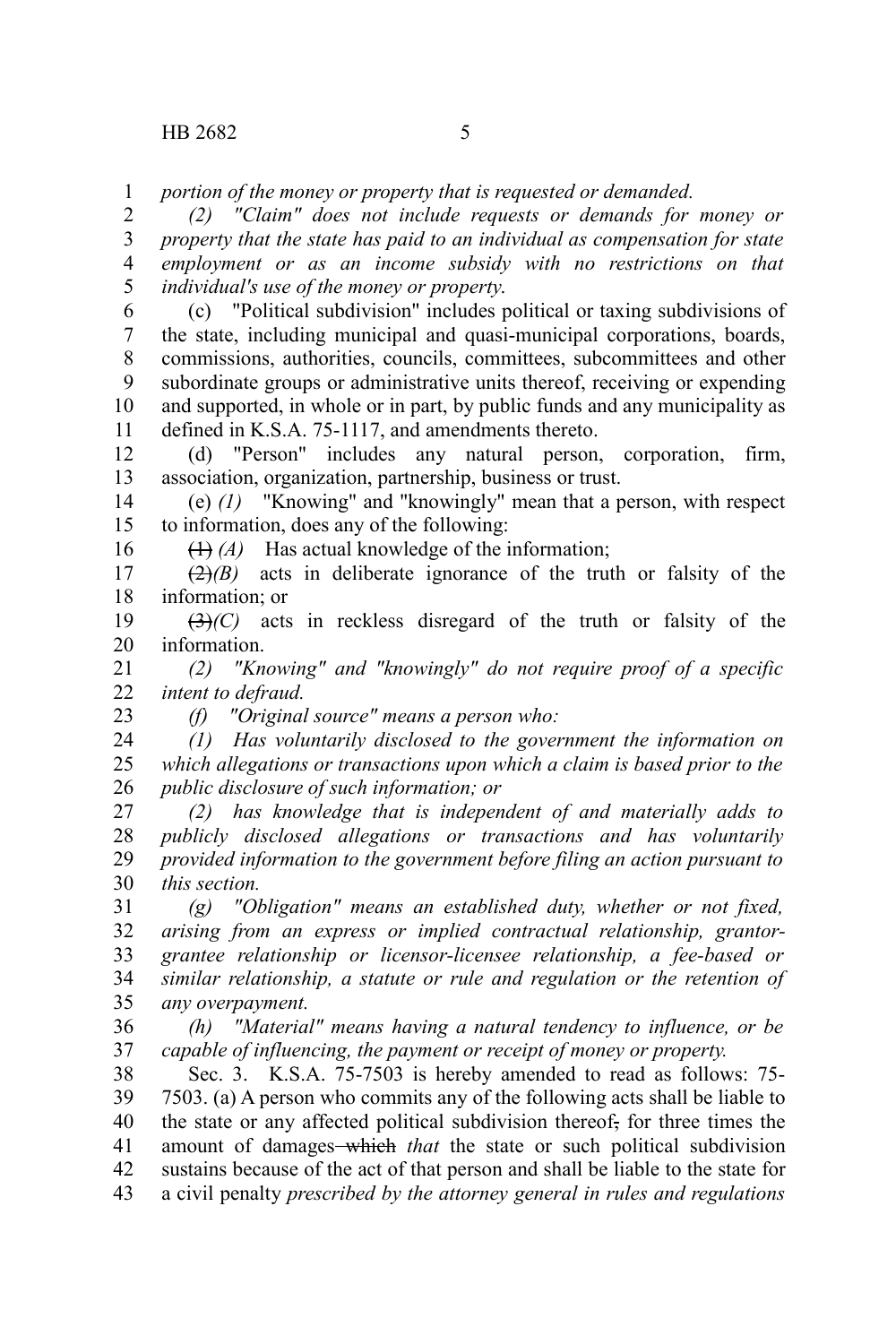of not less than \$1,000 and not more than \$11,000 for each violation-1

*\$11,181 and that is in accordance with federal law*. A person found to have committed any of the following acts shall be liable to the state or such affected political subdivision *or private plaintiff* for all reasonable costs and attorney fees incurred in a civil action brought to recover any of those penalties or damages. *False claims that are knowingly submitted for payment or approval pursuant to this act shall be actionable, regardless of* whether the state payor is proved to have been misled. The following acts constitute violations for which civil penalties, costs and attorney fees may be recovered by a civil action under this act *by any person who*: 2 3 4 5 6 7 8 9 10

(1) Knowingly presents or causes to be presented to any employee, officer or agent of the state or political subdivision thereof or to any contractor, grantee or other recipient of state funds or funds of any political subdivision thereof, a false or fraudulent claim for payment or approval; 11 12 13 14

(2) knowingly makes, uses or causes to be made or used, a false record or statement to get a false or fraudulent claim paid or approved *that is material to a false or fraudulent claim*; 15 16 17

(3) defrauds the state or any political subdivision thereof by getting a false claim allowed or paid or by knowingly making, using or causing to be made or used, a false record or statement to conceal, avoid or decrease an obligation to pay or transmit money or property to the state or to any political subdivision thereof *knowingly makes, uses or causes to be made or used a false record or statement that is material to an obligation to pay or transmit money or property to the state, or knowingly conceals or knowingly and improperly avoids or decreases an obligation to pay or transmit money or property to the state*; 18 19 20 21 22 23 24 25 26

(4) has possession, custody or control of public property or money used or to be used by the state or any political subdivision thereof and knowingly delivers or causes to be delivered less property or money than the amount for which the person receives a certificate or receipt; 27 28 29 30

(5) is authorized to make or deliver a document certifying receipt of property used or to be used by the state or any political subdivision thereof and knowingly makes or delivers a receipt that falsely represents the property received; 31 32 33 34

(6) knowingly buys or receives as a pledge of an obligation or debt, public property from any person who lawfully may not sell or pledge the property; 35 36 37

(7) is a beneficiary of an inadvertent submission of a false claim to any employee, officer or agent of the state or political subdivision thereof, or to any contractor, grantee or other recipient of state funds or funds of any political subdivision thereof, who subsequently discovers the falsity of the claim and fails to disclose the false claim and make satisfactory arrangements for repayment to the state or affected political subdivision 38 39 40 41 42 43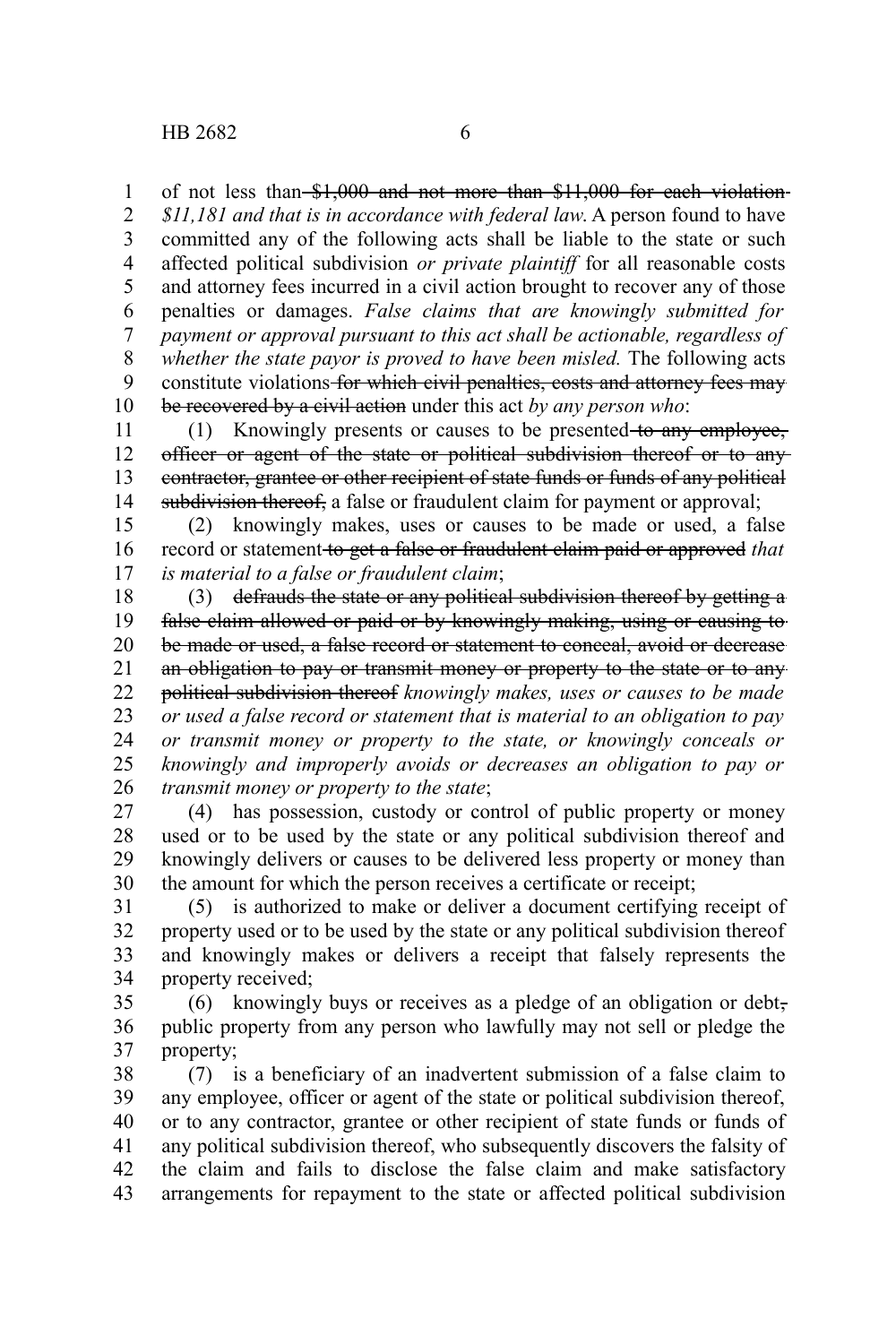thereof within a reasonable time after discovery of the false claim; *or* 1

(8) conspires to commit any violation set forth in paragraphs (1) through  $(7)$ , above. 2 3

(b) Notwithstanding the provisions of subsection (a), the court may assess not more *less* than two times the amount of damages which *that* the state or any political subdivision thereof sustains because of the act of the person in violation of paragraphs  $(1)$  through  $(8)$  of subsection  $(a)/1$ *through (8)* and no civil penalty shall be imposed, if the court finds all of the following: 4 5 6 7 8 9

(1) The person committing the violation furnished officials of the state who are responsible for investigating false claims violations with all information known to that person about the violation within 30 days after the date on which the person first obtained the information; 10 11 12 13

(2) the person fully cooperated with any investigation by the state; and 14 15

(3) at the time the person furnished the state with information about the violation, no criminal prosecution, civil action or administrative action had commenced with respect to the violation and the person did not have actual knowledge of the existence of an investigation into the violation. 16 17 18 19

(c) In a civil action brought pursuant to subsection (a), proof of specific intent to defraud is not required. An innocent mistake shall be a defense to an action under this act. 20 21  $22$ 

(d) This section does not apply to claims, records or statements related to state taxation law made pursuant to chapter 79 of the Kansas Statutes Annotated, and amendments thereto. 23 24 25

Sec. 4. K.S.A. 75-7504 is hereby amended to read as follows: 75- 7504.  $(a)$  The attorney general shall diligently investigate a violation under K.S.A. 75-7503, and amendments thereto. If the attorney general finds that a person has violated or is violating K.S.A. 75-7503, and amendments thereto, the attorney general may bring a civil action under this section against that person. Further, The attorney general may utilize the assistance of city and county attorneys in cases involving their respective political subdivisions or may utilize funds available pursuant to K.S.A. 75- 7508, and amendments thereto, to engage the services of private attorneys to assist in carrying out the purposes of this act, or both, at times when the attorney general determines the need exists. All local prosecutors and private attorneys shall only participate at the request, and under the direction of, the attorney general. 26 27 28 29 30 31 32 33 34 35 36 37 38

(b) Except as provided in K.S.A. 75-7506, and amendments thereto, nothing in this act shall be construed to create a private cause of action. 39 40

Sec. 5. K.S.A. 75-7505 is hereby amended to read as follows: 75- 7505. (a) A civil action under K.S.A. 75-7503, and amendments thereto, may not be brought: 41 42 43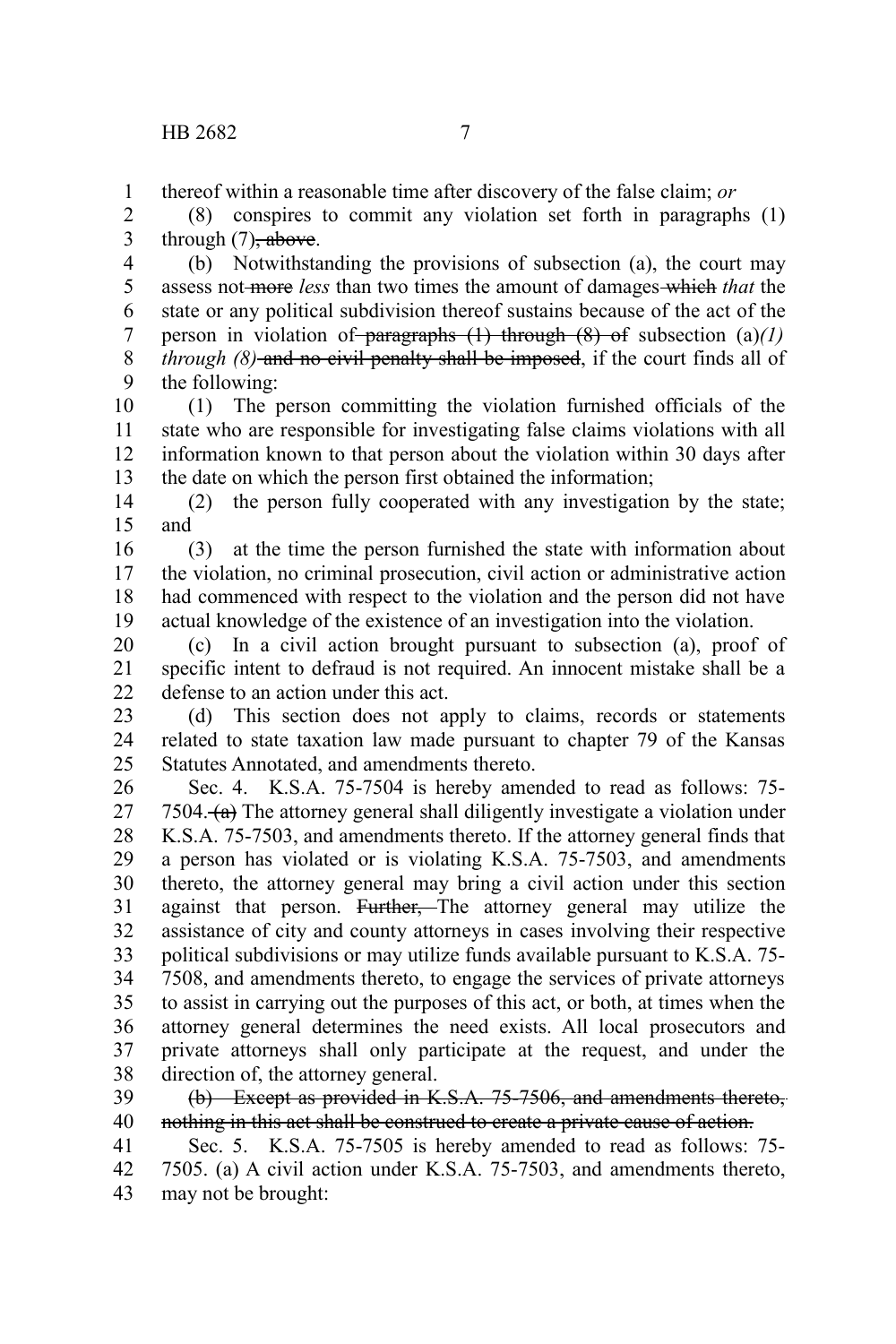(1) More than  $-6$  *six* years after the date on which the violation was committed; or 1 2

(2) more than 3 *three* years after the date on which the violation was discovered or reasonably should have been discovered *when the facts material to the right of action are known or reasonably should have been known by the attorney general*, but in no event more than 10 years after the date on which the violation was committed, whichever occurs last. 3 4 5 6 7

(b) A civil action under K.S.A. 75-7503, and amendments thereto, may be brought for activity prior to the effective date of this act if the limitation period set in subsection (a) has not lapsed. 8 9 10

(c) In any action brought under K.S.A. 75-7503, and amendments thereto, the state shall be required to prove all essential elements of the cause of action, including damages, by a preponderance of the evidence. 11 12 13

(d) Notwithstanding any other provision of law, a guilty verdict rendered in a criminal proceeding charging false statements or fraud, whether upon a verdict after trial or upon a plea of guilty or nolo contendere, shall estop the defendant from denying the essential elements of the offense in any action which involves the same transaction as in the criminal proceeding and which is brought under K.S.A. 75-7503, and amendments thereto. 14 15 16 17 18 19 20

Sec. 6. K.S.A. 75-7506 is hereby amended to read as follows: 75- 7506. Any employee who is discharged, demoted, suspended, threatened, harassed or in any other manner retaliated against in the terms and conditions of employment by such employee's employer because of lawful acts undertaken in good faith by the employee on behalf of the employee or others, in furtherance of an action under this act, including investigation for, initiation of, testimony for, or assistance in an action filed or to be filed under this act, shall be entitled to all relief necessary to make the employee whole. An employee may bring an action in the appropriatedistrict court for the relief provided in this section. This section shall not be construed to create any private cause of action for violations of this act and is limited to the remedies expressly created by this section related to employment retaliation. 21 22 23 24 25 26 27 28 29 30 31 32 33

*(a) An employee, contractor or agent shall be entitled to all relief necessary to make such employee, contractor or agent whole, if such employee, contractor or agent is discharged, demoted, suspended, threatened, harassed or discriminated against, in any manner, in the terms and conditions of employment because of lawful acts of the employee, contractor, agent or others in furtherance of an action pursuant to this section or other efforts to stop a violation of this act.* 34 35 36 37 38 39 40 41

*(b) Relief pursuant to subsection (a) shall include:*

*(1) Reinstatement with the same seniority status the employee, contractor or agent would have had if the discrimination had not* 42 43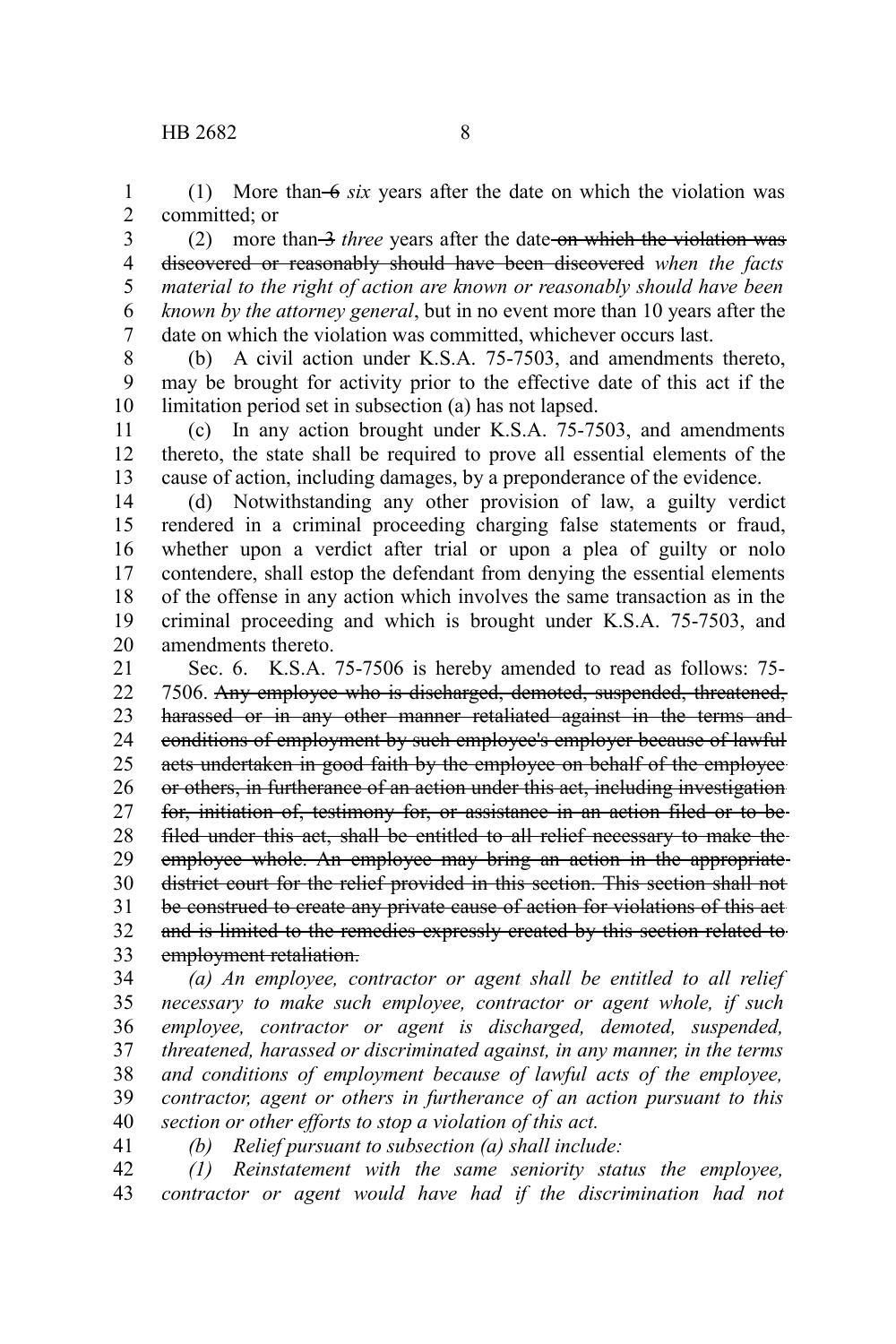*occurred;* 1

*(2) twice the amount of back pay owed to the employee, contractor or agent, plus interest;* 2 3

*(3) compensation for any special damages, including, but not limited to, mental anguish sustained as a result of the discrimination; and* 4 5 6

*(4) litigation costs and attorney fees.*

*(c) An action pursuant to this section shall be brought in the district court in the county in which: The plaintiff resides; the defendant can be located, resides or transacts business; or any of the alleged violations of K.S.A. 75-7506, and amendments thereto, occurred. Such action shall not be brought more than three years after the date the conduct described in subsection (a) occurred. The time limitation on such action in this subsection shall apply retroactively.* 7 8 9 10 11 12 13

Sec. 7. K.S.A. 75-7507 is hereby amended to read as follows: 75- 7507. (a) The provisions of this act are not exclusive and the remedies provided for in this act shall be in addition to any other remedies provided for in any other law or available under common law. 14 15 16 17

(b) This act shall be liberally construed and applied to promote the public interest. 18 19

Sec. 8. K.S.A. 75-7508 is hereby amended to read as follows: 75- 7508. (a) *(1) If an action is brought by a private plaintiff pursuant to section 1, and amendments thereto,* proceeds recovered as a result of an action filed pursuant to the Kansas false claims act shall be distributed in the following-order *manner*: 20 21 22 23 24

*(A) If the attorney general intervenes in the beginning of the action by a private plaintiff pursuant to section 1, and amendments thereto, the private plaintiff is entitled to receive:* 25 26 27

*(i) Not less than 15% nor more than 25% of any recovery, in accordance with the private plaintiff's contribution to the action and recovery, as the court determines to be reasonable; or* 28 29 30

*(ii) if the court finds the action to be based primarily on disclosure of specific information, other than information provided by the person bringing the action, relating to allegations or transactions in a criminal, civil or administrative hearing, a state governmental hearing, audit or investigation, or the news media, the court may award an amount to the private plaintiff, but in no case shall that amount be more than 10% of the proceeds, taking into account the significance of the information and the role of the private plaintiff in advancing the action;* 31 32 33 34 35 36 37 38

*(B) if the attorney general does not intervene at the beginning of the action by a private plaintiff pursuant to this act, the private plaintiff is entitled to receive not less than 25% nor more than 30% of any recovery, as the court determines to be reasonable;* 39 40 41 42

*(C) to refund moneys falsely obtained from the federal government,* 43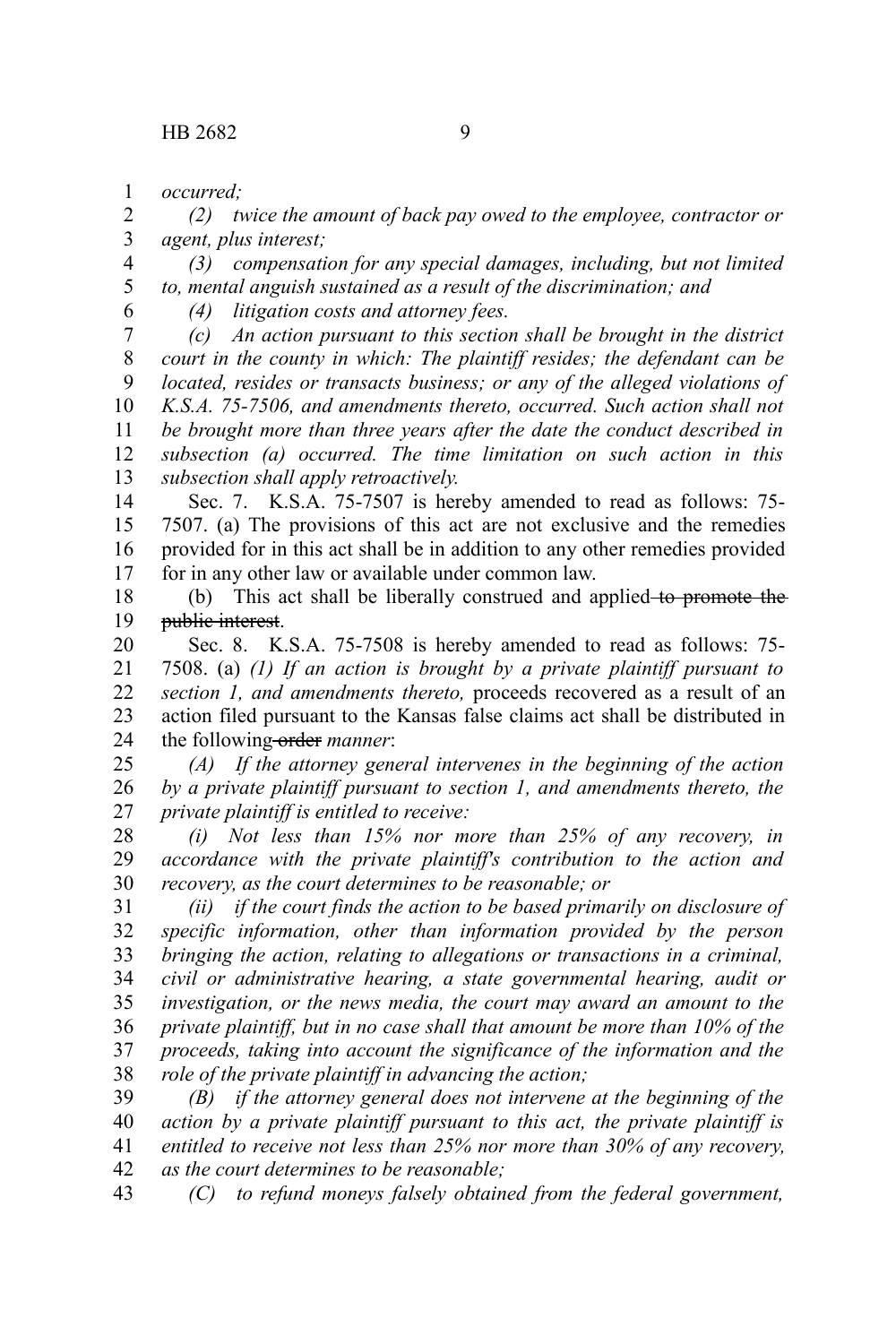*state government or political subdivision thereof pursuant to subsection (c); and* 1 2

*(D) to the state treasurer for deposit in the state general fund pursuant to subsection (d).* 3 4

*(2) Any payment made to a private plaintiff shall be made from the proceeds. A private plaintiff shall also receive an amount for reasonable expenses that the court finds to have been necessarily incurred, plus reasonable attorney fees and costs. All such expenses, fees and costs shall be assessed against the defendant.* 5 6 7 8 9

*(b) If an action is brought pursuant to this act that does not involve a private plaintiff, proceeds recovered as a result of an action filed pursuant to the Kansas false claims act shall be distributed in the following manner:* 10 11 12 13

(1) To refund moneys falsely obtained from the federal government, state government or political subdivision thereof pursuant to subsection (b) *(c)*; and 14 15 16

(2) to the state treasurer for deposit in the state general fund pursuant to subsection  $(e)(d)$ . 17 18

 $(\theta)$  (c) A portion of the recovery equal to the amount of moneys falsely obtained from the federal government, state government, affected political subdivision thereof or state agencies, or a combination thereof, shall be remitted to the appropriate entity shown to be defrauded, subject to any further requirements established by federal or state law. 19 20 21 22 23

 $\left(\frac{e}{e}\right)$  That portion of any recovery remitted to the state treasurer pursuant to subsection (a) shall be remitted to the state treasurer in accordance with the provisions of K.S.A. 75-4215, and amendments thereto. Upon receipt of such remittance, the state treasurer shall deposit the entire amount in the state general fund and<del>, subject to any relevant</del> guidelines of the federal department of health and human services' office of inspector general regarding repayment of fees or recoveries, shall credit 10% of such remittance to the false claims litigation revolving fund, which is hereby established in the state treasury. Moneys in the false claims litigation revolving fund may be expended by the attorney general for the purpose of hiring necessary staff and to defray the costs of investigating and litigating ongoing false claims cases and may be shared at the direction of the attorney general with the Kansas medicaid fraud and abuse division, *the inspector general, the* Kansas bureau of investigation or any county, city or private attorneys who may be utilized or contracted with pursuant to K.S.A. 75-7504, and amendments thereto, in carrying out the purposes of this act and any other operating expenses incurred in administering the Kansas false claims act. All expenditures from the false claims litigation revolving fund shall be made in accordance with appropriation acts upon warrants of the director of accounts and reports 24 25 26 27 28 29 30 31 32 33 34 35 36 37 38 39 40 41 42 43